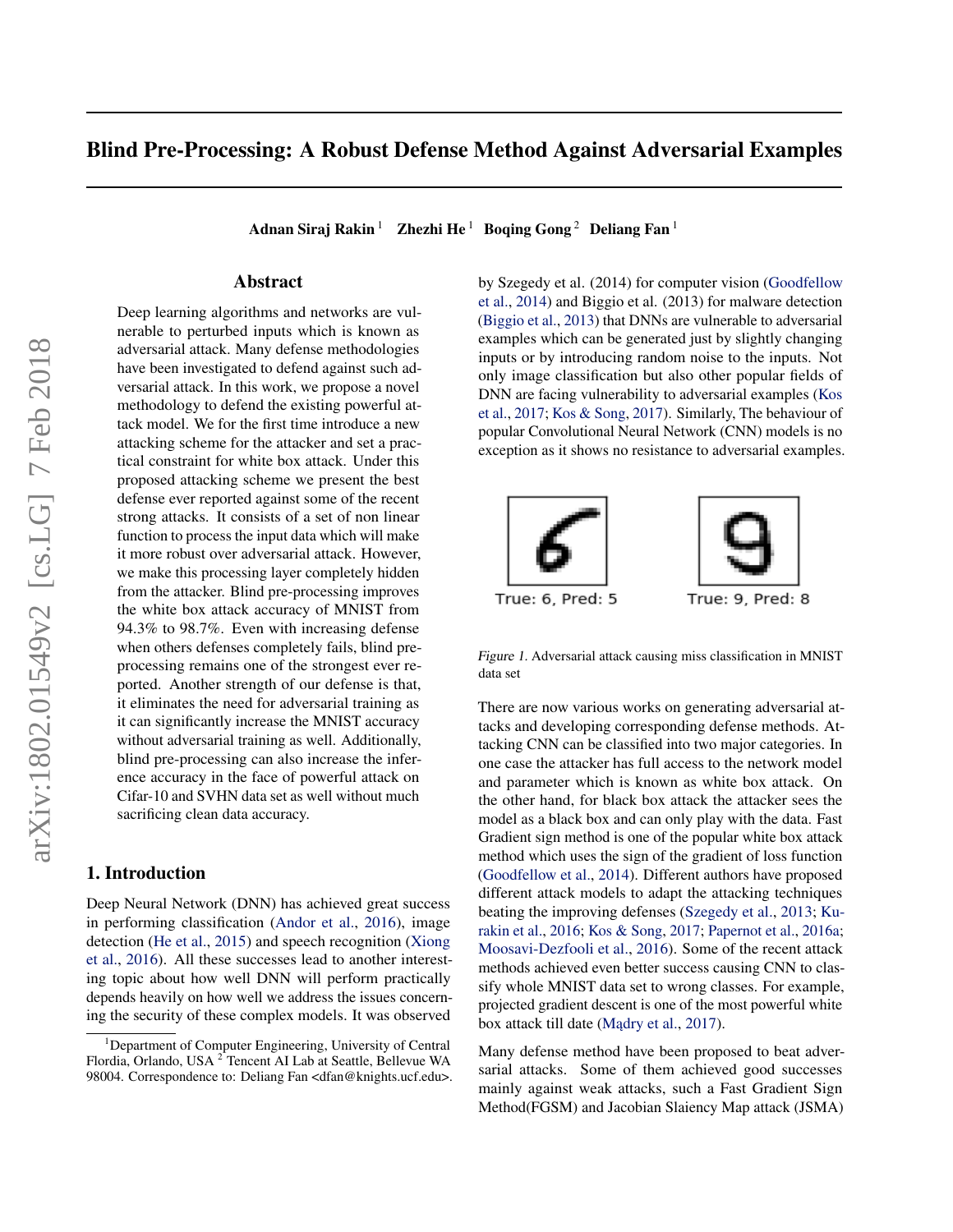[\(Gu & Rigazio,](#page-8-0) [2014;](#page-8-0) [Papernot et al.,](#page-9-0) [2016c;b;](#page-9-0) [Xu et al.,](#page-9-0) [2017\)](#page-9-0). However, None of them could recover current state of the art accuracy against powerful attacks. One major improvement to the those defenses came when defending model started using adversarial examples while training [\(Tramèr et al.,](#page-9-0)  $2017$ ; Madry et al.,  $2017$ ). But this defense has to two major drawbacks. First, as a defender we do not know the attack model. So it is difficult to choose which adversarial attack method should be used to generate adversary for training. Second, it would double training cost. Still most recent defenses use this technique to strengthen their defense. In this work we look to eliminate the need for using adversarial training by processing the input with the objective to make the neural network more robust. Moreover, we observed all these defenses mentioned here loses its strength when the attack strength is increased. So by implementing this proposed defense we look to make the defense more robust against a wide variety of attacks.

Inspired by recent One hot coding and thermometer encoding of input data [\(Jacob Buckman,](#page-9-0) [2018\)](#page-9-0), in this work, we propose blind pre-processing (BP) of input data. We process the input data using Tanh function, batch normalization, thermometer encoding and one hot encoding. These techniques work in combination with discrete data to defend CNN against adversarial attacks. However, we change the attack set up by introducing an engineering solution to the gradient problem suggested by recent Obfuscated Gradients paper [\(Athalye et al.,](#page-8-0) [2018\)](#page-8-0). From the work of obfuscating gradient it is obvious that no white box defense model would work in the presence of powerful attack model. Specifically, none of them would work if it has gradient shattering, stochastic gradient and vanishing gradient as their defense weapon. They also suggested thermometer encoding is using stochastic gradient and they could fool this defense by their proposed attacking model. However, we introduce a more practical white box attack where the attacker will have access to the model, weights, input, gradient and training algorithm but not to the pre-processing layer. we will use obfuscated logic design by proposing a hardware assisted pre-processing layer to counter the obfuscated gradient's false sense of security [\(Athalye et al.,](#page-8-0) [2018\)](#page-8-0). We strongly believe their attack model has too many freedom and restricting the defense with a lot of constraints. As a result, we believe future attack model should evaluate their models strength by considering this blind processing layer in front of the model. This defense is more realistic for practical application such as autonomous vehicles.

Our proposed defense method makes the CNN more robust to defend the strongest attack, Logit Space Gradient Ascent(LS-PGA) attack and also the general strong attack suggested by Anish et. al [\(Athalye et al.,](#page-8-0) [2018\)](#page-8-0). It is a modified version of PGD attack on discrete data. The main contribution of this work is that we could achieve very high

accuracy on MNIST without adversary training for the first time. If we include adversary training, our defense methodology provides the best accuracy against MNIST, Cifar 10 and SVHN till date. Not only that with increasing attack strength when all the defenses completely fails, blind preprocessing still defends the CNN causing minimal accuracy loss. Contributions of this work are summarized as follows:

- We derived from the previous analysis of adversarial examples that introducing non linearity would increase the defense to any adversarial attack. As a result, We introduced a series of functions performing non linear transformation of input data to build a robust defense.
- After making the model robust using pre-processing we propose obfuscated logic based implementation of the pre-processing layer so that this network do not fail due to its obfuscated gradients. This modification will also make all the defense that use obfuscated gradient to succeed again.
- This proposed defense resulted in increasing the accuracy for MNIST data set from 94.02% to 98.66% with adversarial training and from 0% to 98.29% without adversarial training. This is the best so far achieved on LS-PGA attack without adversarial examples. Even with adversarial training, previous attempts could only reach as far as 95%.
- We showed that with increasing attack strength our defense remains one of the strongest. Our analysis provides a more detailed understanding of why blind pre-processing stands out in the advent of adversary attack while others fail.
- Additionally by using Adversary training we could achieve 95.06% accuracy on SVHN data set and 86.66% accuracy on Cifar 10 data set.

In the next two sections we summarize the attack model and blind processing scheme to defend those attack models. In section IV our proposed defense technique is described and the following two sections represents the results and analysis of the proposed BP method.

# 2. Attack Algorithm

In this work, we assume that the adversary has complete access to the network which is popularly known as the white box attack. It was observed from previous works that if a defense model performs well for white box attack it should naturally perform better against black box attack (Madry [et al.,](#page-9-0) [2017\)](#page-9-0). Since black box attack becomes really weak due to the unavailability of network parameters. That is why in general any defense that wants to prove its effectiveness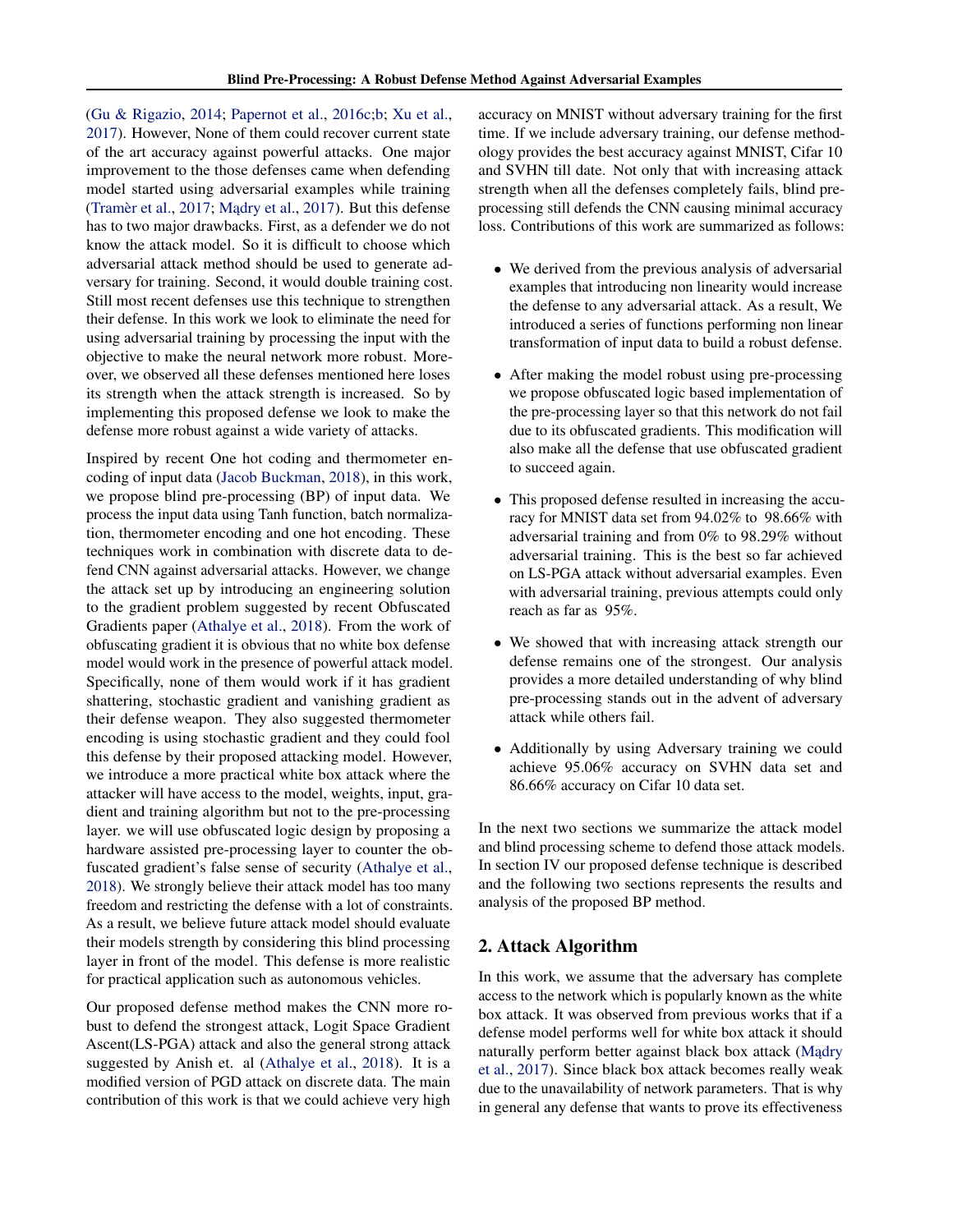| Attack      | <b>FGSM</b> | JSMA | C & W          | PGD            |
|-------------|-------------|------|----------------|----------------|
|             |             |      |                | 1.Distillation |
| List of     |             |      |                | 2. Feature     |
| defense     |             |      | 1.Distillation | squeezing      |
| it can      | X           | X    | 2. Feature     | 3. PGD         |
| <b>beat</b> |             |      | Squeezing      | training       |
|             |             |      |                | 4. Thermometer |
|             |             |      |                | (Without adv)  |
| Strength    | Weak        | Weak | Medium         | Strong         |

Table 1. Classification of the strength of the attacks

must perform well against white box attack. In order to formulate the attack method for this work, we first investigate some of the popular white box attack models:

Madry et al. introduced Projected gradient descent which achieved 100% success in fooling CNN to miss classify MNIST dataset (Madry et al., [2017\)](#page-9-0). In their work they show that PGD will generate universal adversary among the first order approaches. They suggested that training network with this kind of adversary would make the neural network more robust. Taking their work forward this algorithm was modified for discrete input [\(Jacob Buckman,](#page-9-0) [2018\)](#page-9-0) known as discrete gradient ascent and logit spcae projected gradient ascent.

Algorithm 1 LS-PGA Attack

Input: Image(x),Label(l), attack steps(n),  $\epsilon$ ,  $\delta$ , k(quantized level), Loss function  $L(w, f(x),l)$  $mask = 0$  $low = max[0, x - \epsilon]$  $high = min[0, x + \epsilon]$ for  $i = 1$  to  $k + 1$  do  $mask = mask + f_{sdi}(\alpha * low + (1 - \alpha * high)$ end for  $u^0$  Initialization using mask  $T = 1$  $z^0 = F(\sigma(u^0/T))$ for  $j = 1$  to n do  $grad = \nabla_{z^{j-1}}.L(w,z^{j-1},y)$  $u^j = u^{j-1} + \epsilon$ .grad  $z^j = \sigma(z^{j-1}/T)$  $T = T.\delta$ end for output: z after n iteration

Since this method is more suitable for discrete inputs we choose to evaluate our model against this attack. Additionally the success of this white box attack tempted us to evaluate our defense model against it. Finally, based on the success of these attacks against varying defenses we summarize their strength in table 1.

The vast majority of machine learning problem is solved with first order methods like gradient descent or other

closely modified versions. That is why those attacks that rely on only first order information could be labeled as universal attack. Since LS-PGA/PGD attack model depends only on the first order information, defending against LS-PGA attack would certainly make the model robust against a wide variety of attack models. This attack takes place by placing each pixel in a random bucket within  $\epsilon$ . At each step of the attack it will look at that bucket to find values within  $\epsilon$  of the true value and select value that will do the most harm. The outcome of this attack will vary depending on the initialization. So the attack needs to be run several times to get the desired result. In case of Logit space projected gradient ascent first discrete encoding was relaxed to continuous space to perform projected gradient ascent. By changing the values of  $\epsilon$  and attack step we can certainly change the strength of the attack. We report the performance of our defense against varying attack strength in section VI.

Recent attack developed by [\(Athalye et al.,](#page-8-0) [2018\)](#page-8-0) is reported to be the more generalized and powerful till now. They not only fool the thermometer encoding but also all the recent defenses. In the next section based on their analysis we introduce the concept of blind processing and also present why obfuscated gradient can actually work as a defense under our defense model. Moreover, we present a attacking scheme for future attacking models to test and evaluate their attack models.

# 3. Concept of Blind Pre-Processing

Obfuscated gradient occur due to gradient shattering, stochastic gradient and gradient vanishing [\(Athalye et al.,](#page-8-0) [2018\)](#page-8-0). From the analysis presented by [\(Athalye et al.,](#page-8-0) [2018\)](#page-8-0), it is evident any defense that uses one of these as their weapon to defend the adversary that will eventually fail. As reported this obfuscated gradient gives a false sense of security. Their generalized attack have caused all of the recent defense models to fail. Thermometer encoding is no exception as it has both gradient shattering and stochastic gradient issue. For our defense to work we need to make this obfuscated gradient based defense to function properly in the advent of powerful attack. So the final conclusion is in a typical white box attack set up it is impossible to defend white box adversarial attack. Even though (Madry [et al.,](#page-9-0) [2017\)](#page-9-0) defense works but the success is very small. We conclude that the attacker has too many freedom and defense is constrained by different optimization problems. As a result, we propose a more practical way of dealing with the problem on hand. We propose blind processing where this processing layer is absolutely unknown to the attacker.

In this defense model, the attacker can not access the function of the pre-processing layer. We use obfuscated logic to hide the design of our pre-processing layer. The attacker can access the input and output of the process but can never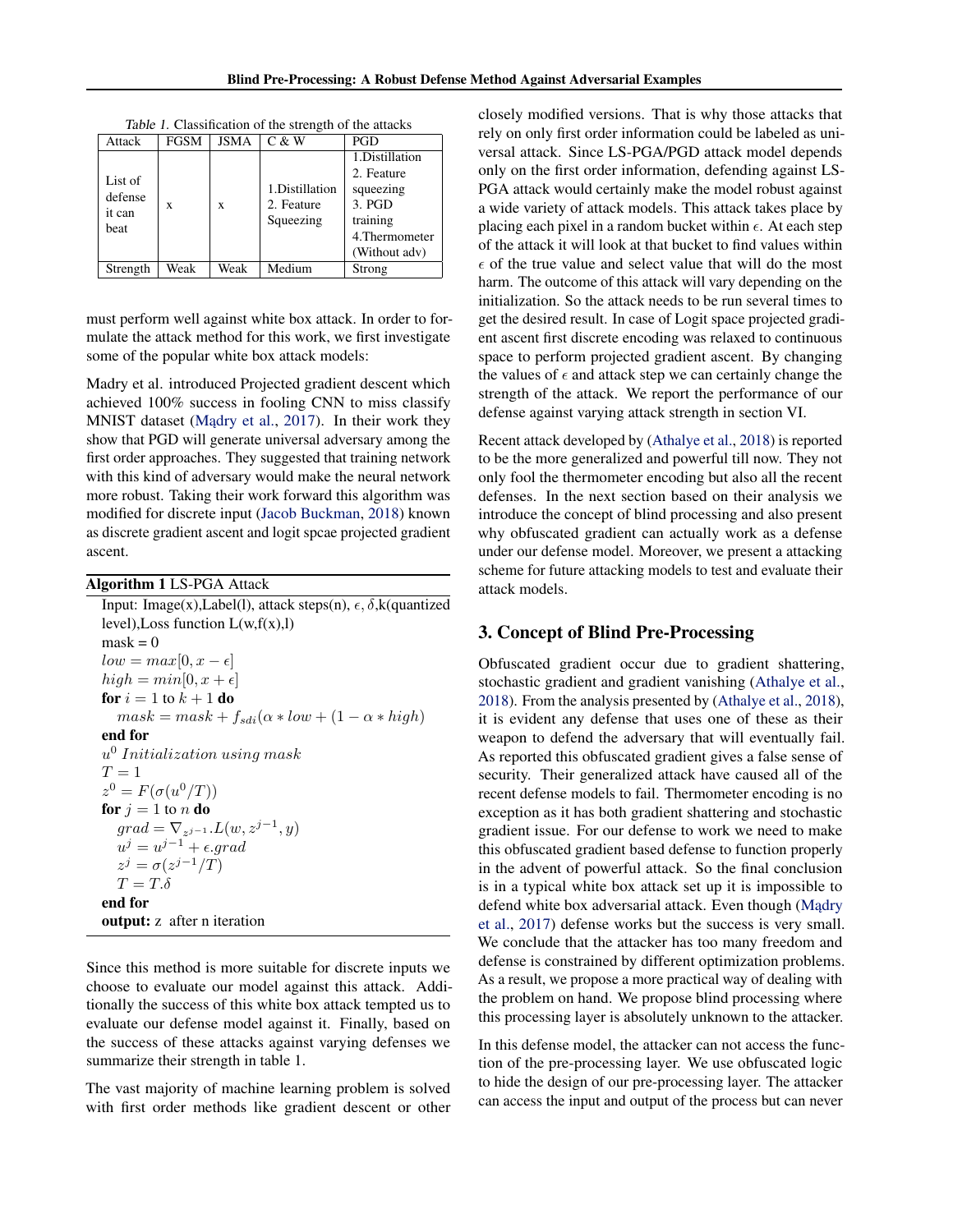predict the functionality of the model. Previous work have been done in this field using hybrid polymorphic logic gate to obscure the functionality of a logic gate. We propose using such logic gate to pre-process the data in a practical application such as autonomous vehicle. In this way the attacker can never replicate the module for two reason. Firstly, the layout using polymorphic logic looks same for all kinds of logic. In this way the hacker can never predict the functionality by hacking the module and analyzing layout. Secondly, the attacker can never guess the functionality using the pattern of input and output of the pre-processing layer because this logic is key assisted. In this way whoever does not have the key can never access the pre-processing module to generate input output data. The user have always the power to use this particular key to train the model and can switch off this particular functionality using another key. Additionally, the user can also use different key for different pre-processing functions. As a result it would become impossible for the attacker to guess the functionality of the defense model in the inference mode as well. In this way the whole pre-processing layer becomes a blind pre-processing layer for the attacker. Additionally, the key of this kind of logic is also secured. If the pre-processing layer has an input of M and logic gate of N then total number of key would be  $2^{M+3N}$ . So for a typical MNIST classifier the input to that function would be 256 and even if we assume the preprocessing layer is a simple and operation it still would have close to  $9X10^{77}$  possible key combination. practically this is impossible for the attacker to hack in a limited amount of time. From this proposal we assure the security of the preprocessing layer which we define as blind pre-processing. As suggested by [\(Athalye et al.,](#page-8-0) [2018\)](#page-8-0) that a defence must define the attackers accessibility to make the defenses more practical. In our case, blind pre-processing keeps all the other attribute of the white box attack in tact. The attacker still has access to the following information:

- 1. Model architecture
- 2. weights and gradients
- 3. Training algorithm
- 4. Training data before and after pre-processing

However, we are denying two accessibility to the attacker. Firstly, the attacker can not predict the pre-processing layer nor access the layer for gradients. Secondly access query is not allowed without the key in the pre-processing layer. This two attributes constitute the blind pre-processing.

From the analysis of [\(Athalye et al.,](#page-8-0) [2018\)](#page-8-0) we concluded that it is impossible for traditional defenses to defend under the previous attacking scheme. As a consequence we introduce the concept of blind pre-processing to encounter the obfuscated gradient issue. As a result we set a new attacking



Figure 2. Attacker access zone under Blind Pre-Processing defense

scheme to evaluate their attack model against our defense model. We strongly claim that with blind pre-processing the generalized attack method suggested by [\(Athalye et al.,](#page-8-0) [2018\)](#page-8-0) becomes a failure. We suggest future attack model to generate adversary without back propagating through the pre-processing layer or generate adversary just by using the data after pre-processing layer. Since this new scheme for white box attack is more practical and gives the attacker some form of challenge. Thus any attack that want to succeed must prove its worth by beating these obfuscated gradient based defenses without approximating their gradient. Under this blind pre-processing defense model approximating the pre-processing function is close to impossible let alone the gradient.

# 4. Proposed Defense Method

In the analysis of existence of adversary in deep neural network, goodfellow et al. [\(Goodfellow et al.,](#page-8-0) [2014\)](#page-8-0) concluded that deep neural networks exhibit vulnerability to adversarial examples due to their extreme linearity. Linearity of these models is the reason why they can not resist adversary. For example MNIST data set has an input precision of 8 bit. As a result, a common notion would be why a network would respond differently when the input is  $x + \epsilon$  instead of x where  $\epsilon$  is really small. However, as practical experiments show that they do behave differently to these two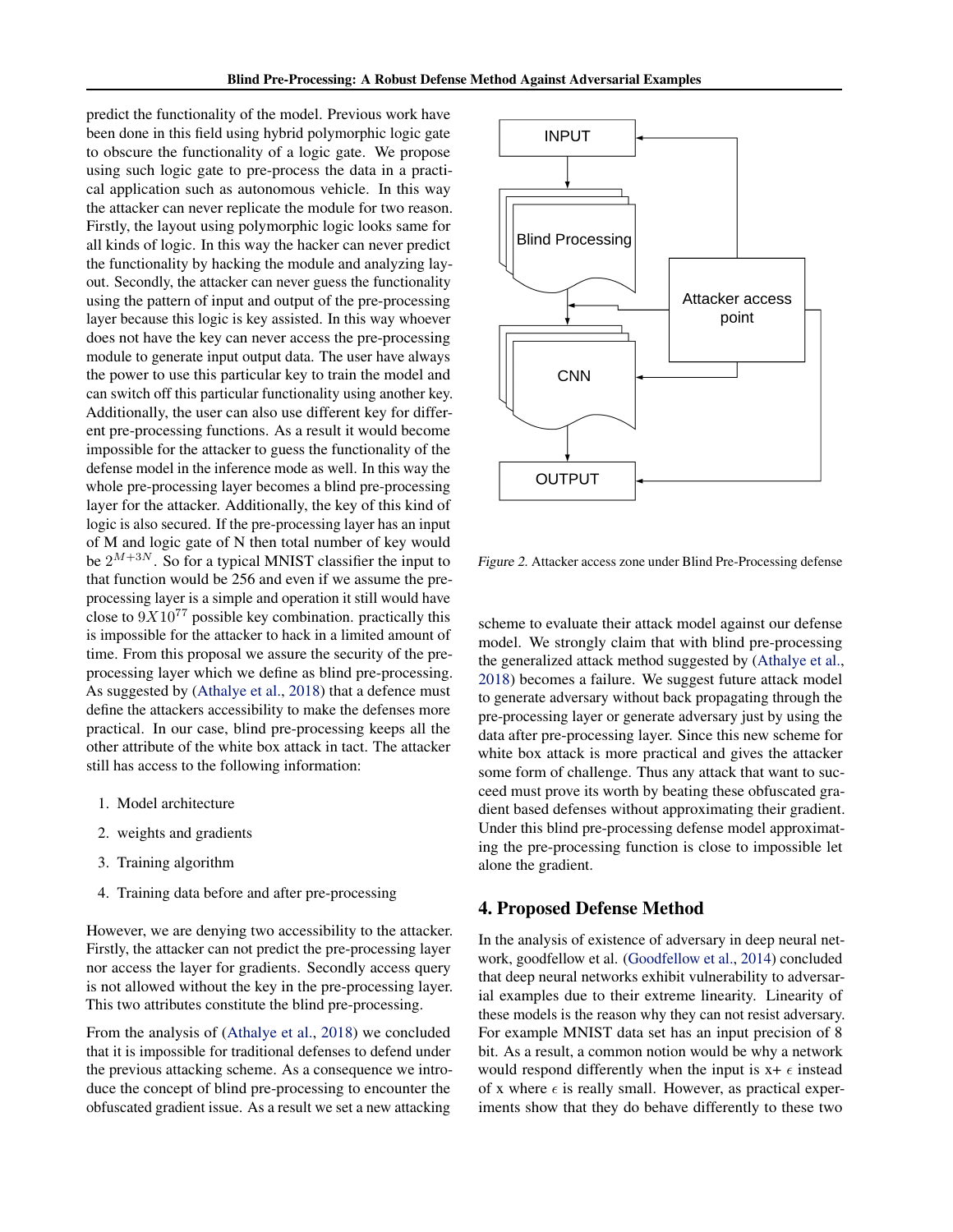inputs. To understand this we have to look into the linearity theory of deep models. Output of neural network y could be represented as  $y = \sigma(W^T X')$ .

$$
W^T X' = W^T X + W^T \epsilon \tag{1}
$$

Even if  $\epsilon$  is really small, if a weight matrix has n dimension and an average value of m, then this perturbation would result in  $\epsilon^*$ m\*n increase of activation. Thus with increased dimension, this noise keeps increasing linearly. It suggests that, with sufficient large input dimension, a network will always be vulnerable to adversary. It would then provide two possible directions to solve this issue. One is to introduce non-linearity to the network and the other is to eliminate unnecessary information from input data. First one is a bit tricky as introducing non-linearity inside the neural network creates problem for calculating gradient. Previously, Different non-linear activation functions were investigated but none of them worked due to the difficulty of computing gradients and poor accuracy on real test data set. So in this work, we choose the second direction by adding a pre-processing layer in front of neural network model which will not have any gradient issue. Additionally, blind processing makes the obfuscated gradient issue suggested by [\(Athalye et al.,](#page-8-0) [2018\)](#page-8-0) nullified. Moreover, adding preprocessing layer in front of the CNN model does not hamper the accuracy on clean data.

Our proposed blind pre-processing (BP) has tanh and Batch Normalization (BN) to process the input data in an attempt to make the CNN more robust. As shown in fig. 2 The input data goes through a non linear transformation first which is tanh function. A batch normalization layer is also added which is similar to the BN layer in CNN but it does not have any learnable parameters. After blind pre-processing input data were quantized to 15 different levels. They were presented in vectorized form of one hot coded value. Finally, they were encoded using thermometer encoding which basically inverts all the digits after first one appears. We observe that adding blind pre-processing before qunatization made the defense model more robust. So during all our experiment we quantize the input data after blind pre-processing. In our experiment it was found that adversarial training was no longer necessary for MNIST.

We also believe those function that uses local information works well as pre-processing layer. Moreover, this preprocessing can not sacrifice much accuracy on the clean data at the same time. Previously, thermometer encoding and quantization were suggested as some form of pre-processing. Our proposed blind pre-processing layer consists of tanh and batch normalization layer. But there could be other possible function that can be used as a blind pre-processing layer. The description of the functionality of those layers are presented here:

1. Tanh and Sigmoid Function: The most popular activation functions are Sigmoid and Tanh functions. Both functions are used in typical deep neural networks. Mathematically they can be expressed as:

$$
F_{tanh}(x) = \frac{e^x - e^{-x}}{e^x + e^{-x}}
$$
 (2)

$$
F_{sigmoid}(x) = \frac{1}{1 + e^{-x}}\tag{3}
$$

Again during experiments it was observed that tanh outperforms sigmoid function. So we choose tanh to do the non linear transformation in the first layer.

2. Batch Normalization (BN) function: Our normalization layer is similar to the batch normalization layer in a typical Convolutional Neural Network. However, it does not have any learnable parameters. Rather, this is just a pre-processing layer in front of the original neural network model.The function can be written as this:

$$
Y = \frac{X - \mu}{\sigma} \tag{4}
$$

where  $Y$  and  $X$  denote the input and output tensor respectively.  $\sigma$ ,  $\mu$  represents the standard deviation and mean of the input data for that particular batch. This is a linear layer which basically makes the mean of the input data to be zero and standard deviation to one.

We used tanh in place of sigmoid in this work. As these set of combinations were found to perform better than the other. Each input image is passed through a tanh layer which works as a filter. Followed by a 3 by 3 filter of Maximum smoothing. Then the data goes through a Batch Normalization layer followed by a 15 level quantization. Finally encoded values were feed into the model for training.

## 5. Experimental Results

### 5.1. Performance in MNIST Data set

Our proposed defense method was first tested on a simple LeNet architecture for MNIST data set.MNISt is a set of hand written digit with 55000 training data and 10000 testing data. We used LS-PGA attack model to evaluate our model as described in section 2. In LS-PGA, we set  $\epsilon = 0.3$ ,  $\delta = 1.2$ , xi=1 and step-of-attack = 7 for the following experiments. Here,  $\epsilon$  indicates how much the input pixels can be changes and  $\delta$  is the attack step as described in section II. In the later section, we also varied such parameters to see the effects on the performance of our proposed defense method.

Our defense model uses various processing layers to defend against adversary. We here investigate the efficacy of individual and combination of different pre-processing layers.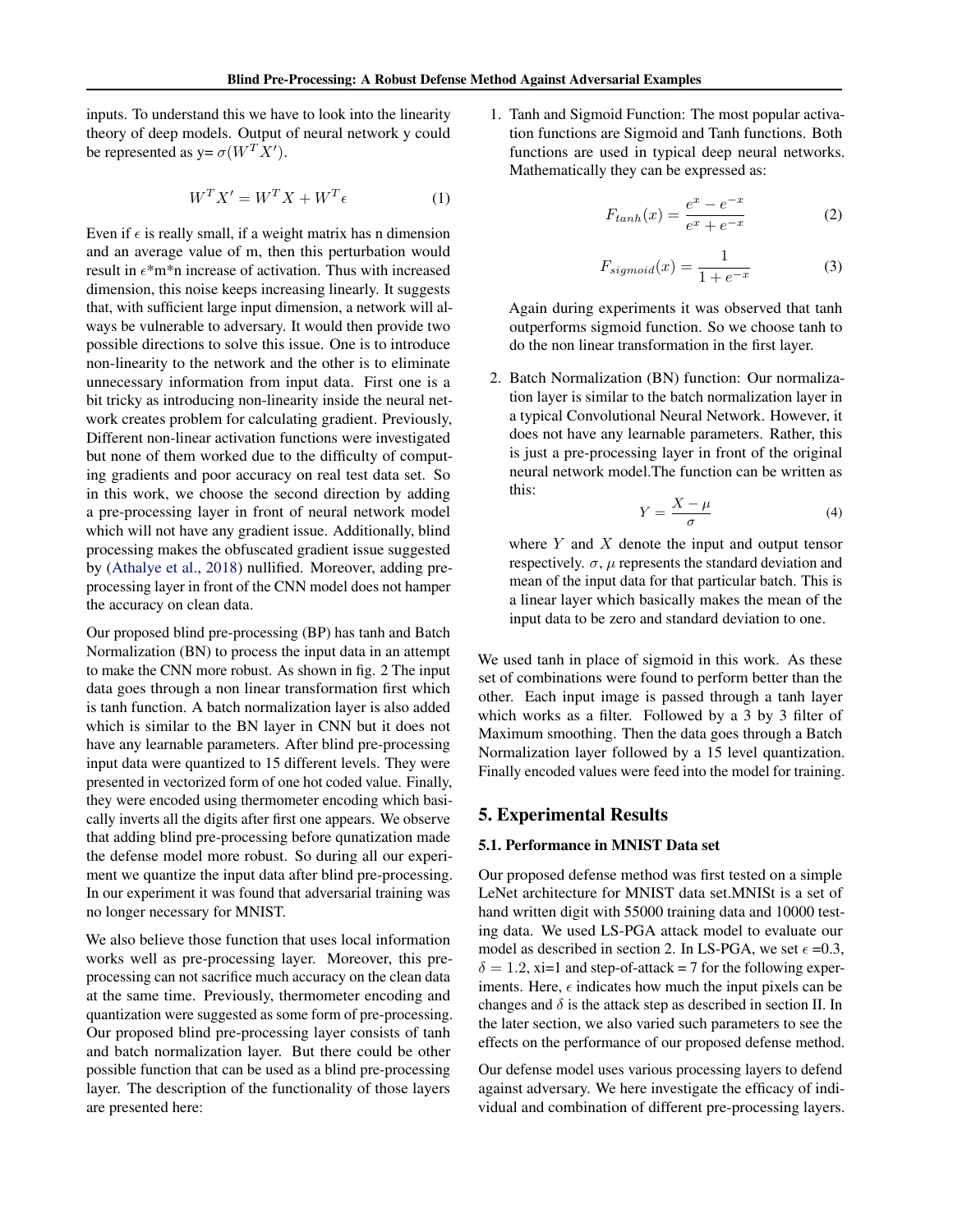Tanh function was chosen to be the first layer of blind preprocessing. It was found that the performance is better if we put tanh function before batch normalization layer.

Table 2. Result of Sigmoid and Tanh Functions

|         | Function Clean training ADV training |       |  |
|---------|--------------------------------------|-------|--|
| Sigmoid | 0                                    | 8     |  |
| tanh    | 69.55                                | 94.42 |  |

Table 2 indicates that the performance of tanh was far better than sigmoid as a filtering function. As a result, for our experiment we choose tanh instead of sigmoid. Meanwhile, thermometer encoding fails completely when adversarial training was removed. Whereas tanh function improved the accuracy even without adversary training. After tanh, we add a smoothing layer to investigate the effect of this layer. Based on the experiment, we observe maximum smoothing performs better than average smoothing.



Figure 3. Effect of changing the batch size both with and without adversarial training

One of the key function here is the batch normalization layer. As a result, the batch size becomes an important tuning parameter for this defense to optimize. We also investigated the defense efficacy using varying batch size on blind preprocessing. Increasing the batch size would increase the accuracy of the overall data set. Because if the batch size is one, batch normalization is the same as normalizing the whole image. In experiments, we found that there is an optimal batch size to achieve highest accuracy without adversary training as shown in fig. 3. When adversarial training is included, in general, the accuracy increases when increasing batch size. For the case of no adversary training, we found that an optimum batch size of 50, which leads to the best accuracy. However, looking at the clean training we decided to choose an optimum batch size of 100 for our experiments. Because in figure 4 the red line goes up a little bit while blue

| Train<br><b>Type</b> | Work<br>Type          | Defense                          | Clean | Attack |
|----------------------|-----------------------|----------------------------------|-------|--------|
| Original CNN         |                       | No defense                       | 99.45 | 0      |
|                      | Proposed              | BN                               | 99.23 | 98.05  |
| Without              | <b>BP</b>             | Tanh                             | 99.56 | 69.55  |
| Adv.                 |                       | Tanh & BN                        | 99.2  | 98.3   |
| Training             | Previous<br>Work      | Thermometer<br>Encoding          | 99.2  | 0      |
|                      |                       | Madry et. al<br><b>PGD</b> Train | 99.4  | 0      |
|                      |                       | BN                               | 99.4  | 98.64  |
| With                 | Proposed<br><b>BP</b> | Tanh                             | 99.5  | 94.42  |
| Adv.                 |                       | Tanh & BN                        | 99.43 | 98.65  |
| Training             | Previous<br>Work      | Thermometer<br>Encoding          | 99.03 | 94.02  |
|                      |                       | Madry et al.<br><b>PGD</b> train | 99.2  | 95.7   |

Table 3. Accuracy on MNIST dataset using different defense combination

line goes down from 50 to 100 batch size. It means we could optimize the accuracy between with adversary training and without adversary training using a batch size of 100 in place of 50.

Table 3 tabulates the accuracy in MNIST with different combination of blind pre-processing layers as discussed above.It gives more insight about their performance against the attack model. The experiment were performed using two different types of training. Clean training is performed on original training data of MNIST. While adversarial training includes adversarial examples inside the training data. Both training result was evaluated using clean data and attack data. Clean data test basically tells how well the network performs the classification task when there is no attack. One of the key point here is to find which combination works as a better defense method, while causing clean data accuracy to go down marginally. However, by including adversarial training this loss of accuracy could be recovered. This is quite obvious as adversarial training increases the overall robustness of the network. Batch normalization turns out to be the most powerful tool in this defense when we do not include adversarial training. As a result tanh and smoothing filter fails without the support of batch normalization. The best result without adversary training could be obtained is 98.36 % which is one of the major contribution of this defense. Previously, both thermometer encoding and Madry et al. found that, under PGD/LS-PGA attack, CNN accuracy drops to zero on MNIST data set without adverarial training.Moreover, the combinations that include BN & Tanh and Smoothing & BN also performed really well to defend against adversary without adversary training. Based on the experimental results, it could be concluded that adverarial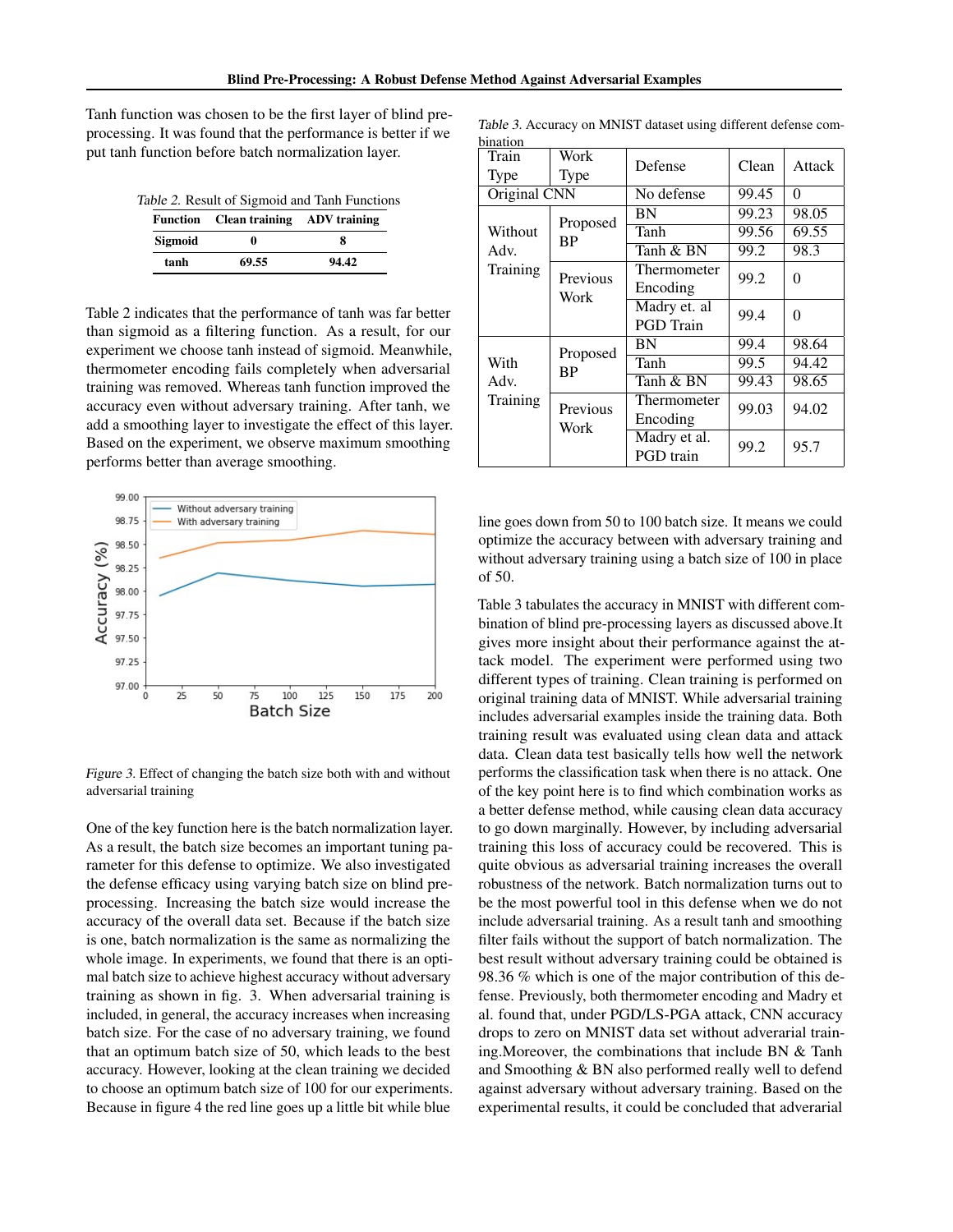Blind Pre-Processing: A Robust Defense Method Against Adversarial Examples

| Table 4. Result in SVHN dataset |           |                      |       |        |  |
|---------------------------------|-----------|----------------------|-------|--------|--|
| Train                           | Work      | Defense              | Clean | Attack |  |
| <b>Type</b>                     | Type      |                      |       |        |  |
| Original CNN                    |           | No defense           | 95.1  | 6.99   |  |
| Without                         | Proposed  | BN                   | 81.16 | 47.71  |  |
| Adv.                            | <b>BP</b> | Tanh                 | 96.56 | 49.39  |  |
| Training                        |           | Tanh & BN            | 84.19 | 47.86  |  |
|                                 | Previous  | Thermometer<br>96.96 |       | 48.02  |  |
|                                 | Work      |                      |       |        |  |
| With                            | Proposed  | BN                   | 45.50 | 93.48  |  |
| Adv.                            | <b>BP</b> | Tanh                 | 96.11 | 95.06  |  |
|                                 |           | Tanh & BN            | 59.84 | 94.55  |  |
| Training                        | Previous  | Thermometer          | 97.18 | 95.02  |  |
|                                 | Work      |                      |       |        |  |

| dataset |  |  |
|---------|--|--|
|         |  |  |

training is not necessary using our proposed defense method for MNIST dataset, which reduces training overhead and keeps the accuracy on the clean data to 99.24 %.

Additionally if adversarial training is included in our proposed method, the accuracy could further be improved. In this case, the combination of tanh function and batch normalization provides the best performance up to 98.65 % result. Smoothing only helps to defend the attack when adversary training is not included. Next, we will conduct similar analysis in another two famous dataset, i.e. Cifar 10 and SVHN.

#### 5.2. Performance in SVHN dataset

The Street View House Numbers (SVHN) Dataset is a real world image for testing machine learning algorithms. For SVHN data set, we used Resnet-18 architecture [\(He et al.,](#page-9-0) [2016\)](#page-9-0) in experiment and achieved state-of-the-art accuracy. Instead we only used tanh function for blind pre-processing on SVHN dataset. For this data set we used  $\epsilon = 0.047$ ,  $\delta = 1.2$  xi=1 and step of attack = 10 as the the attack model parameter. We choose different attack model parameter for different data sets as reported by thermometer encoding defense. [\(Jacob Buckman,](#page-9-0) [2018\)](#page-9-0) just to make the comparison fair.

From table-4, we could easily observe the effect of this defense changes for SVHN dataset. Firstly, batch normalization still works as a strong defense but it causes the clean data accuracy to go down a lot. Tanh and Smoothing performs better than thermometer encoding without adversarial training. Looking at the clean data accuracy we propose to keep only the tanh function for defending against adversary against SVHN dataset. Our proposed defense method combined with adversarial training could achieve 95.06 % accuracy. But adversarial training had to be used since we removed BN for SVHN data to encounter for the loss of accuracy on clean data. Batch normalization layer worked

| Table 5. Result on CIFAR 10 dataset |                |             |       |        |  |
|-------------------------------------|----------------|-------------|-------|--------|--|
| Train                               | Work           | Defense     | Clean | Attack |  |
| Type                                | Type           |             |       |        |  |
| Original CNN                        |                | No defense  | 93.72 | 4.10   |  |
| Without                             |                | BN          | 79.27 | 10.69  |  |
| Adv.                                | Proposed<br>ВP | Tanh        | 90.36 | 46.14  |  |
|                                     |                | Tanh & BN   | 79.67 | 15.45  |  |
| Training                            | Previous       | Thermometer | 90.42 | 43.5   |  |
|                                     | Work           | Encoding    |       |        |  |
| With                                | Proposed       | BN          | 53.61 | 75     |  |
| Adv.<br>Training                    | <b>BP</b>      | Tanh        | 89.52 | 86.61  |  |
|                                     |                | Tanh & BN   | 63.71 | 77.46  |  |
|                                     | Previous       | Thermometer | 90.18 | 83.6   |  |
|                                     | Work           | Encoding    |       |        |  |

as the key component in the defense of MNIST without adversary training. However, after including the adversary training and blind pre-processing we could recover state of the art accuracy on SVHN data set as well.

So here one of the key problem of using batch normalization and smoohting is that they do sacrifice a lot of clean data accuracy. After using BN and smoohting in the pre-processing layer we see that clean data accuracy drops down to 45.50 % and 69.12 % respectively. As a result even though they provide some form of non-linearity but fail as a defense. Thus one of the key conclusion from this work is that if we find more non-linear function that do not sacrifice clean data accuracy then they might be a potential candidate as a robust defense.

#### 5.3. Performance in Cifar 10 dataset

For Cifar 10 data set, we used Resnet-50 architecture with a little bit of modification on the attack strength. Even though thermometer encoding reported that using wider network helps in increasing the accuracy against adversarial examples and wide resnet is found to perform really well in defending adversary. However, in this paper we wanted to show the performance of functional filter in improving the accuracy from the previous defense model and we leave the analysis on the choice of architecture for future investigation. We choose the attack parameter for cifar 10 with  $\epsilon$  equal to 0.031 and number of step of attack equal to 7.

Similar to SVHN we found good result using tanh as a pre-processing filter for cifar 10 data. Additionally, it is observed that thermometer encoding produced a lower accuracy even without adversarial training. We could improve the accuracy without adversary training by 3% while maintaining close to 90% accuracy on clean data. After using adversarial training we could get close to 86.66% accuracy on CIFAR 10. So regardless of data set, our proposed defense method helps in improving accuracy without adver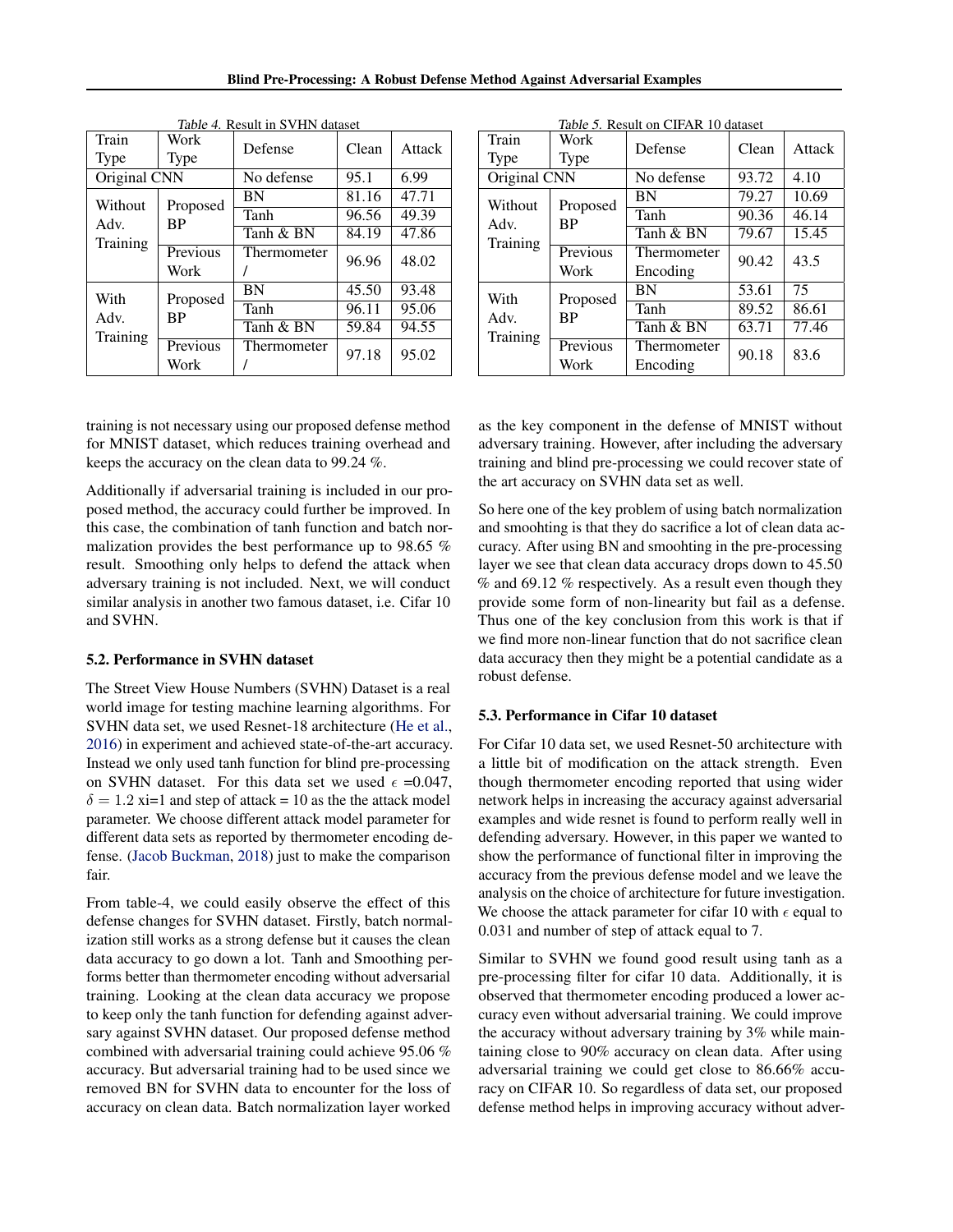sary training. However, to achieve better accuracy, we need to include adversarial training. The accuracy reported in this paper is higher than the original thermometer encoding paper because we used a deeper architecture which makes the thermometer defense more robust.

After observing result for SVHN and CIFAR 10 it is clear that BN and smoothing causes a lot of sacrifice in clean data accuracy. This results in the model not learning properly during the training. As a result when we combine BN and Smoothing we get the worst result for this two datasets. THus we chose to keep only the tanh function in our proposed defense for CIFAR 10 and SVHN dataset. In the next section we analyze the expreimental result and try to explain their relative phenomenon.

# 6. Analysis

Based on the experimental results discussed in previous section, it shows that blind pre-processing can defend only MNIST data set without adversarial training. blind preprocessing can also defend against SVHN and CIFAR10 with adversarial training. We thus claim that the need for adversarial training for MNIST data set was eliminated. In this section we present some more in-depth analysis on MNIST data set to establish our claim. We also report black box attack accuracy in this section to prove the attacks strength even further.

In order to demonstrate the strength of our defense we show how far our defense can go in terms of defending in the ad-vent of very strong attacks (Madry et al., [2017;](#page-9-0) [Jacob Buck](#page-9-0)[man,](#page-9-0) [2018\)](#page-9-0). By changing the value of  $\epsilon$  the strength of the attack can be modified. A larger value of  $\epsilon$  indicates stronger attack. It was observed that the performance of previous defenses decreases exponentially with increasing attack strength as shown in table 5. However, BP defense strength decreases only a small amount with increasing attack strength is another proof of the success of BP as a universal robust defense.

Table 6. Result of defense after increasing the attack strength- $\epsilon$  on MNIST

| Value of $\epsilon$ | <b>BP</b> WithoutAdv | <b>BP</b> WithAdv | Thermo WithAdv |
|---------------------|----------------------|-------------------|----------------|
| 0.1                 | 98.99                | 99.07             | 98.52          |
| 0.2                 | 98.68                | 98.88             | 96.85          |
| 0.3                 | 98.36                | 98.61             | 94.02          |
| 0.4                 | 97.78                | 98.22             | 82.64          |
| 0.5                 | 95.52                | 97.88             | 38.08          |
|                     |                      |                   |                |

As described earlier changing the value of  $\epsilon$  would change the accuracy a lot since it decides how much the input image would be changed to cause the miss classifications. Our defense can withstand this power full attack even if the value of  $\epsilon$  is increased to 0.5. No previous defense method, even under weaker attacks like FGSM, can withstand such large

level of change against MNIST data set. What makes it more interesting is that this result can be achieved even without adversarial training. If this defense model combined with adversarial training then this would become the strongest defense ever reported against MNIST data set. On the other hand the accuracy thermometer encoding drops down to 38.08% when  $\epsilon$ =0.5, even using adversarial training. We analyse this robustness of our defense against Carlini Wagner method now. The mean distance change to cause the miscalssification against carlini wagner attack is a metrice to evaluate e defenses robustness.

Table 7. Value of  $\alpha$  on Different combination

| Defense      | $\alpha$ | accuracy |
|--------------|----------|----------|
| $Tanh + BN$  | 49.8     | 98.65    |
| Tanh+ Filter | 45.98    | 83.54    |
| Filter+BN    | 49.78    | 98.63    |
| All three    | 49.78    | 98.61    |

We also found that overall strength of the defense depends on the accuracy of clean data as well. In order to analyze it, we first define an important parameter called attacked data accuracy ratio  $(\alpha)$ . If we assume the accuracy on clean data is  $x\%$  and on attacked data is  $y\%$  then,

$$
\alpha = \frac{y}{(x+y)} * 100\% \tag{5}
$$

We observed that defense combination that performed well in table 3 and 4 do have a higher value of  $\alpha$ . Lets look back at the same combination of table 3 for using adversarial training in table 7.



Figure 4. CIFAR 10 dataset pixel frequency distribution by using different BP

The higher the accuracy, the higher the value of  $\alpha$  in table 7. It is also the same for svhn and cifar 10. The significance of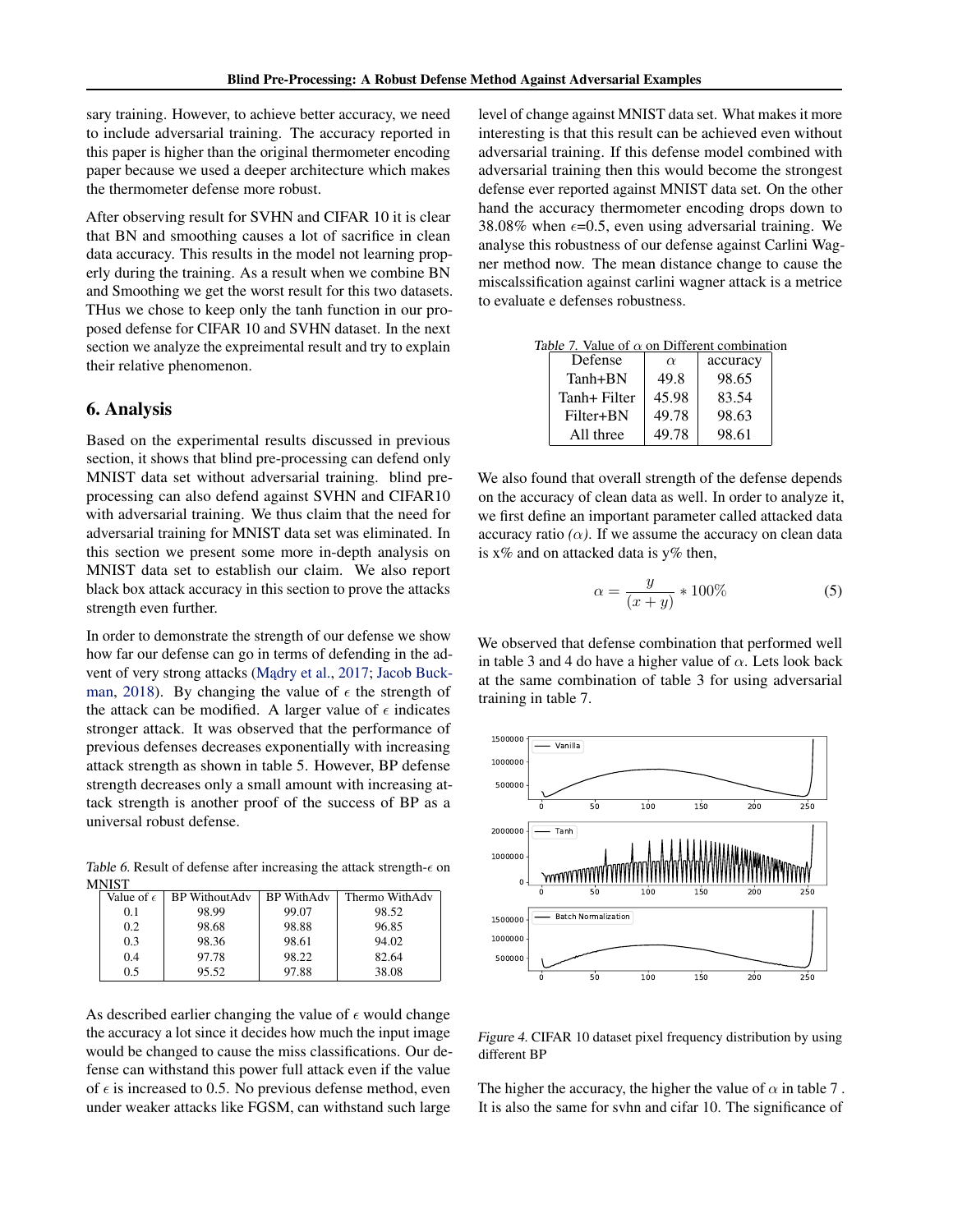<span id="page-8-0"></span>increasing  $\alpha$  is that, with increasing performance of the defense, the clean data accuracy actually goes down a little bit. Better defense performance usually comes with a little sacrifice of clean data accuracy. Since BN performed the best for MNIST it also maintained a greater value of  $\alpha$  indicating it will hamper the clean data accuracy most. As MNIST is a small dataset the effect was negligible. However, for SVHN and CIFAR 10, this effect on accuracy degradation on clean data was severe. That's why we choose to drop BN from the model. As we found tanh optimizes between clean data accuracy and attacked data accuracy best for those two. We could also explain this phenomenon of BN not working against cifar by analysing the pixel intensity distribution of the dataset.

In order to understand the robustness of our defense more intuitively it is necessary to understand the frequency distribution of dataset pixels. As shown in fig. 4, the whole dataset's pixel distribution completely changes after applying blind pre-processing. We understand that this redistribution in the image pixels plays an important role in the robustness of the defense. In fig. 4 typical CIFAR 10 dataset frequency distribution is displayed with pixel values on the x axis and their appearing frequency in the y axis. This distribution's standard deviation changes completely after applying Tanh processing. The key point is before applying blind pre-processing the pixel values are clustered around a certain pixel range. After processing with tanh their pixel standard deviation increases and becomes more scattered. As a result the pixel difference between the edges of the digit or object becomes larger. Thus fooling the network becomes harder as introducing noises will have less impact on the images due to larger transition near the edges. However, for CIFAR 10 BN does not change the distribution much like MNIST. The inability to change this distribution is one of the reason for the failure of BN in CIFAR 10 dataset.

## 7. Summary

We presented a robust defense method that uses a combination of pre-processing layers to defend against adversarial attacks. We choose tanh and batch normalization as our blind pre-processing layer. This processing layer is completely unknown and not accessible to the attacker. We could defend MNIST data set for the first time without using adversarial training. That reduces training time and complexity in the defense model. A combination of tanh and batch normalization worked in improving MNIST accuracy to close to 98% from zero without adversarial examples. Moreoever, we showed that increasing attack defense where other defenses fail, our defense remains one of the strongest ever reported. Additionally the proposed BP model worked better than recent defenses against SVHN and CIFAR 10 as well. But, it required adversarial training to recover the accuracy upto 95% for SVHN and 86% for Cifar 10. We also showed under varying attack strength our defense would outperform its recent counter part.

# 8. Discussion

Currently, we are conducting experiments on a variety of attack. We got more than good result in defending FGSM, Carlini Wagner attack and also on black box box. We are also the first to defend against FGSM attack without adversarial training reaching close to 96 % accuracy. Again for Carlini Wagner attack our defense model requires highest amount input perturbation to miss-classify the input for all three distance metrices. One of the strongest attack recently released succeeded in breaking all the ICLR 2018 defend models. Even though we tested against obfuscated gradient attack (Athalye et al., 2018) and got reasonable amount of success but our concept of blind pre-processing actually makes their attack void.

## 9. Acknowledgements

We would like to thank Jifeng Yi for insightful discussions.

## References

- Andor, Daniel, Alberti, Chris, Weiss, David, Severyn, Aliaksei, Presta, Alessandro, Ganchev, Kuzman, Petrov, Slav, and Collins, Michael. Globally normalized transitionbased neural networks. *arXiv preprint arXiv:1603.06042*, 2016.
- Athalye, Anish, Carlini, Nicholas, and Wagner, David. Obfuscated gradients give a false sense of security: Circumventing defenses to adversarial examples. 2018. URL <https://arxiv.org/abs/1802.00420>.
- Biggio, Battista, Corona, Igino, Maiorca, Davide, Nelson, Blaine, Šrndic, Nedim, Laskov, Pavel, Giacinto, Giorgio, ´ and Roli, Fabio. Evasion attacks against machine learning at test time. In *Joint European Conference on Machine Learning and Knowledge Discovery in Databases*, pp. 387–402. Springer, 2013.
- Goodfellow, Ian J, Shlens, Jonathon, and Szegedy, Christian. Explaining and harnessing adversarial examples. *arXiv preprint arXiv:1412.6572*, 2014.
- Gu, Shixiang and Rigazio, Luca. Towards deep neural network architectures robust to adversarial examples. *arXiv preprint arXiv:1412.5068*, 2014.
- He, Kaiming, Zhang, Xiangyu, Ren, Shaoqing, and Sun, Jian. Delving deep into rectifiers: Surpassing human-level performance on imagenet classification. In *Proceedings*